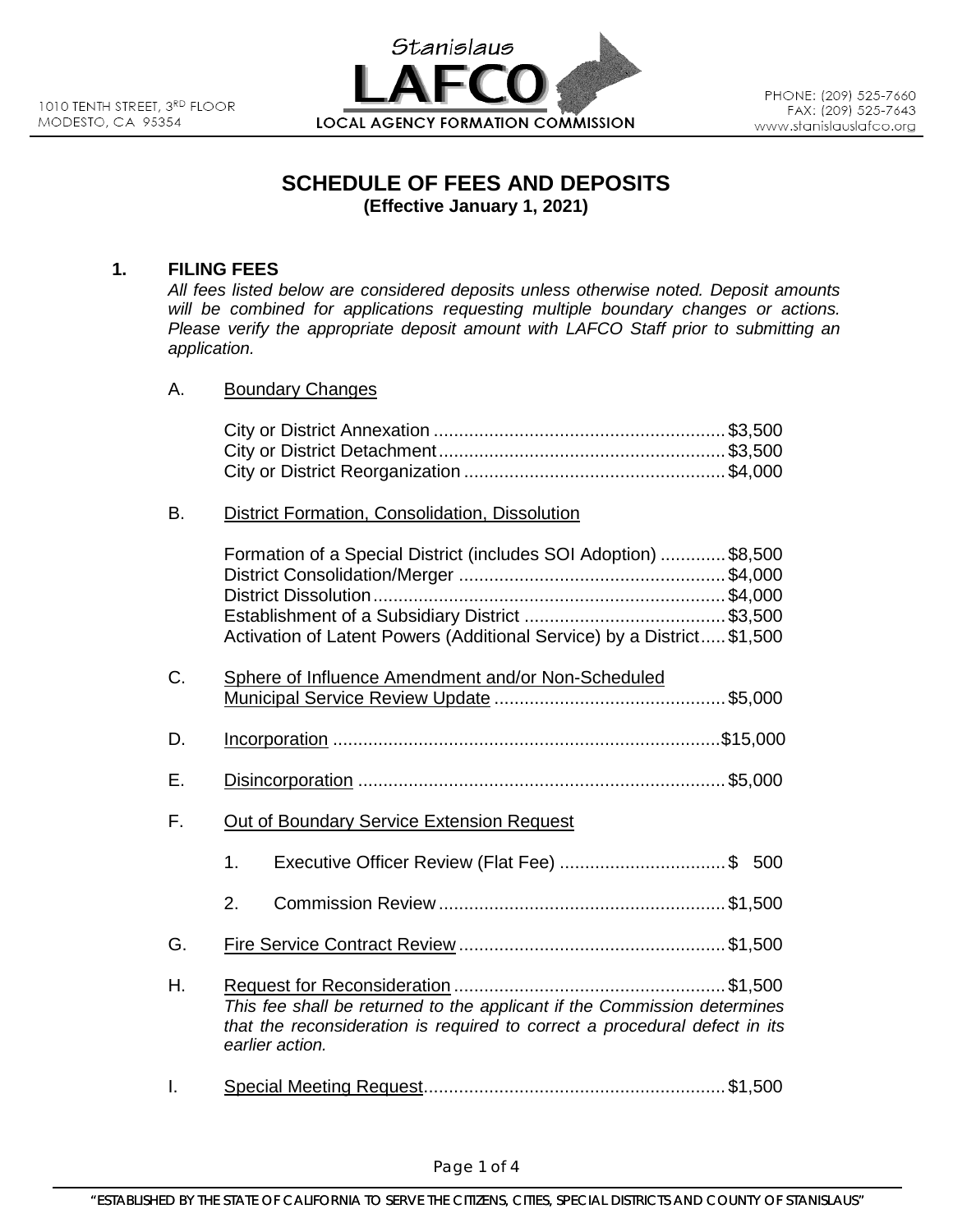## J. Continuance Request by Applicant............................................. \$1,500

### **2. SUPPLEMENTAL FEES**

### A. Notice of Hearing: Notice and Actual Cost

Section 56157 of the Government Code requires that for certain applications, notice be provided to registered voters and owners of within the affected territory as well as those within 300 feet of the exterior boundary. The applicant will be required to reimburse LAFCO for the direct cost of this noticing.

B. Outside Consultant(s) Fees: Actual Cost

An additional fee may be charged based on actual cost to hire outside consultant(s) to prepare incorporation feasibility studies, comprehensive fiscal analyses or special studies.

### C. County Surveyor: Case County Surveyor:

LAFCO utilizes the services of the County Surveyor for review of legal descriptions. The first two hours of staff time associated with these tasks are factored in to the application deposit. Projects requiring more than two hours of County Surveyor review are charged at actual cost.

### D. Mapping Fees: Actual Cost Actual Cost Actual Cost

The County may also assist LAFCO in updating its boundary maps on the Geographical Information System (GIS). The first two hours of staff time associated with these tasks are factored in to the application deposit. Projects requiring more than three hours of GIS mapping are charged at actual cost.

E. Service/Duplication Costs:

The majority of LAFCO records, including meeting videos, minutes, and reports, are available electronically at no charge. Hardcopies of documents, additional Staff research, and pre-application services will be charged according to the following chart Additional services not listed will be charged at actual cost.

| Document Copying - Black & White    | \$0.10 per page              |  |
|-------------------------------------|------------------------------|--|
| <b>Staff Research &amp; Studies</b> | Limited to one half-hour of  |  |
|                                     | staff time, then actual cost |  |
| <b>Pre-Application Fees</b>         | Limited to one half-hour of  |  |
|                                     | staff time, then actual cost |  |

## F. Outside Legal Counsel Fees: Actual Cost Actual Cost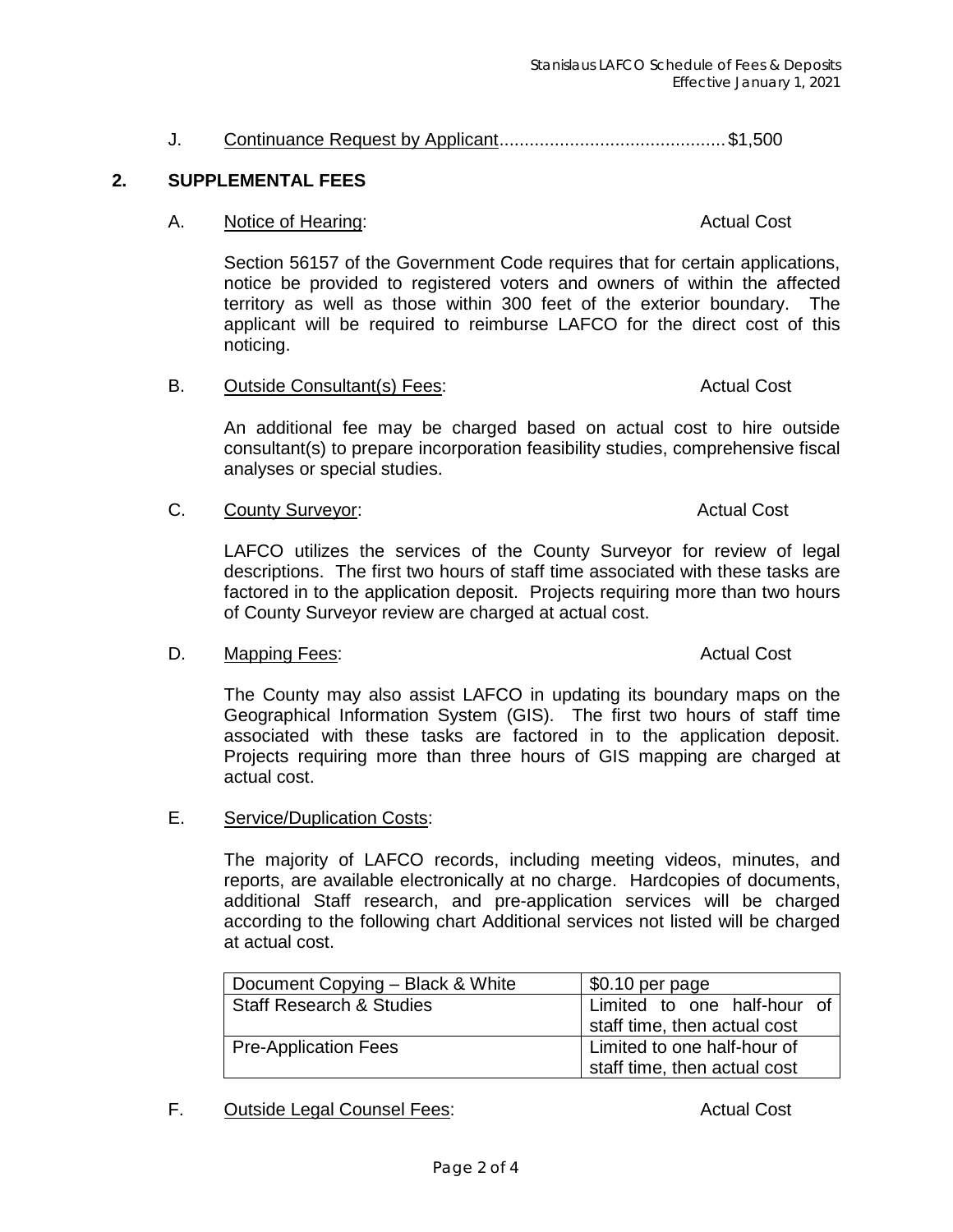LAFCO may require the services of outside legal counsel to process an application. An additional fee may be charged, at the discretion of the Executive Officer, based on the actual cost to hire outside counsel.

## **3. CALIFORNIA ENVIRONMENTAL QUALITY ACT (CEQA) FEES**

*CEQA compliance is required for most LAFCO actions; these fees are in addition to the Filing Fees.*

| CEQA Exemption - LAFCO as Lead Agency                  | \$57               |
|--------------------------------------------------------|--------------------|
| Initial Study - LAFCO as Lead Agency                   | <b>Actual Cost</b> |
| Prepare Negative Declaration - LAFCO as Lead<br>Agency | <b>Actual Cost</b> |
| Prepare EIR - LAFCO as Lead Agency                     | <b>Actual Cost</b> |
| Stanislaus County Clerk/Recorder Filing Fees*          | \$57               |
| Fish & Wildlife Filing Fees*                           |                    |
| - Negative Declaration                                 | \$2,480.25         |
| <b>Mitigated Negative Declaration</b>                  | \$2,480.25         |
| - Environmental Impact Report (EIR)                    | \$3,445.25         |

\**Other agency fees – subject to change without notice*.

### **4. OTHER ACTIONS**

| Non-Scheduled Municipal Service Reviews | <b>Actual Cost</b> |
|-----------------------------------------|--------------------|
|                                         |                    |

B. Petition Verification **B. Actual Cost Actual Cost** 

Petition verifications are performed in-house whenever possible; however, some proposals require petition checks to be performed by either the County Elections Department or Assessor's Office. These departments will bill LAFCO for the service, which is then passed on to the applicant.

## **5. STATE CONTROLLER'S REVIEW OF COMPREHENSIVE FISCAL ANALYSIS – FOR AN INCORPORATION PROPOSAL**

For any request made pursuant to Government Code Section 56801, the requestor shall include a deposit of \$25,000 to cover the costs of the State Controller's review. The requestor may be required to deposit additional amounts, as requested by the Executive Officer, to complete the review. Upon completion of the State Controller's review and final billing to LAFCO, the requestor will either be: (a) refunded the amount that the deposit exceeds the actual cost of the State Controller's review; or (b) charged the amount that the actual cost of the State Controller's review exceeds the deposit(s). (The deposit amount includes a 10% administration and coordination fee, which is non-refundable.)

## **6. WORKSHOP FEES**